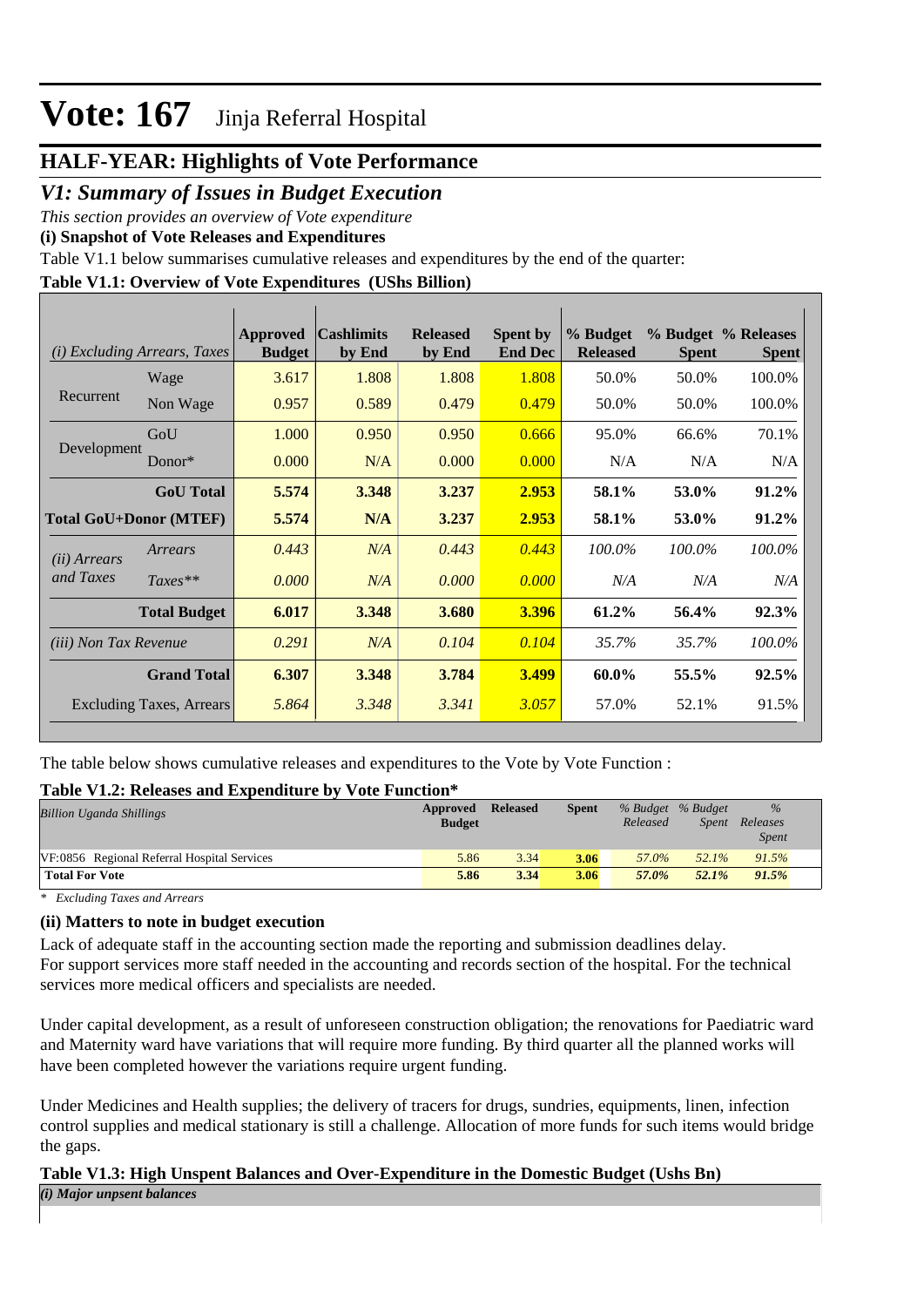## **HALF-YEAR: Highlights of Vote Performance**

#### *(ii) Expenditures in excess of the original approved budget*

*\* Excluding Taxes and Arrears*

### *V2: Performance Highlights*

*This section provides highlights of output performance, focusing on key outputs and actions impelemented to improve section performance.*

## **Table V2.1: Key Vote Output Indicators and Expenditures\***

| Vote, Vote Function<br><b>Key Output</b>                | <b>Approved Budget and</b><br><b>Planned outputs</b>                                                                                                        |         | <b>Cumulative Expenditure</b><br>and Performance                                                                                   |       | <b>Status and Reasons for any</b><br><b>Variation from Plans</b>                                                                                                                                                                                                              |       |  |
|---------------------------------------------------------|-------------------------------------------------------------------------------------------------------------------------------------------------------------|---------|------------------------------------------------------------------------------------------------------------------------------------|-------|-------------------------------------------------------------------------------------------------------------------------------------------------------------------------------------------------------------------------------------------------------------------------------|-------|--|
| Vote Function: 0856 Regional Referral Hospital Services |                                                                                                                                                             |         |                                                                                                                                    |       |                                                                                                                                                                                                                                                                               |       |  |
| <b>Output: 085601</b>                                   | <b>Inpatient services</b>                                                                                                                                   |         |                                                                                                                                    |       |                                                                                                                                                                                                                                                                               |       |  |
| Description of Performance: 35,000 admitted             | 100 % bed occupancy rate<br>5 days average length of stay<br>8,000 Deliveries made,<br>3,000 major surgeries                                                |         | 11.061 admitted<br>70% bed occupancy rate<br>4 days average length of stay<br>3,100 Deliveries made,<br>1,292 major surgeries      |       | Deliveries reduced by 20% due<br>to the ongoing renovations and<br>people preferring to go to lower<br>health facilities among other<br>reasons.                                                                                                                              |       |  |
| Performance Indicators:                                 |                                                                                                                                                             |         |                                                                                                                                    |       |                                                                                                                                                                                                                                                                               |       |  |
| No. of in patients admitted                             |                                                                                                                                                             | 35,000  |                                                                                                                                    | 5565  |                                                                                                                                                                                                                                                                               |       |  |
| Bed occupancy rate<br>(inpatients)                      |                                                                                                                                                             | 100     | 70                                                                                                                                 |       |                                                                                                                                                                                                                                                                               |       |  |
| Average rate of stay for<br>inpatients (no. days)       |                                                                                                                                                             | 5       |                                                                                                                                    | 4     |                                                                                                                                                                                                                                                                               |       |  |
| <b>Output Cost:</b>                                     | UShs Bn:                                                                                                                                                    | 4.307   | UShs Bn:                                                                                                                           |       | 2.112 % Budget Spent:                                                                                                                                                                                                                                                         | 49.0% |  |
| <b>Output: 085602</b>                                   | <b>Outpatient services</b>                                                                                                                                  |         |                                                                                                                                    |       |                                                                                                                                                                                                                                                                               |       |  |
|                                                         | Description of Performance: 122,400 general out patients<br>seen,<br>4,000 casualty cases attended to<br>and<br>90,000 special clinics<br>outpatients seen. |         | 855 casualty cases attended to<br>and<br>31,177 special clinics<br>outpatients seen.                                               |       | 45,690 general out patients seen, 4% improvement as compared<br>to Q1 due to the current<br>mechanisms of ensuring that<br>patients have received the<br>available prescribed medicines<br>which attracts others to come                                                      |       |  |
| Performance Indicators:                                 |                                                                                                                                                             |         |                                                                                                                                    |       |                                                                                                                                                                                                                                                                               |       |  |
| No. of specialised outpatients<br>attended to           |                                                                                                                                                             | 90,000  | 12517                                                                                                                              |       |                                                                                                                                                                                                                                                                               |       |  |
| No. of general outpatients<br>attended to               |                                                                                                                                                             | 122,400 |                                                                                                                                    | 25643 |                                                                                                                                                                                                                                                                               |       |  |
| <b>Output Cost:</b>                                     | UShs Bn:                                                                                                                                                    | 0.147   | UShs Bn:                                                                                                                           |       | 0.074 % Budget Spent:                                                                                                                                                                                                                                                         | 50.0% |  |
| <b>Output: 085604</b>                                   | <b>Diagnostic services</b>                                                                                                                                  |         |                                                                                                                                    |       |                                                                                                                                                                                                                                                                               |       |  |
| Description of Performance: 5,400 x-ray examinations,   | 120,000 laboratory &<br>pathological examinations and<br>8,000 blood transfusions done<br>transfusions                                                      |         | 1,609 x-ray examinations,<br>96,547 laboratory &<br>pathological examinations and<br>3,252 blood transfusions done<br>transfusions |       | increased services in Q2 in<br>6,000 ultra sound examinations, 2,228 ultra sound examinations, radiology services because of<br>improved supplies. Increased<br>availability of blood. Laboratory<br>services supplies are also still<br>well supported by SUSTAIN<br>project |       |  |
| Performance Indicators:                                 |                                                                                                                                                             |         |                                                                                                                                    |       |                                                                                                                                                                                                                                                                               |       |  |
| Patient xrays (imaging)                                 |                                                                                                                                                             | 5,400   |                                                                                                                                    | 1749  |                                                                                                                                                                                                                                                                               |       |  |
| No. of labs/tests                                       |                                                                                                                                                             | 120,000 |                                                                                                                                    | 57840 |                                                                                                                                                                                                                                                                               |       |  |
| Output Cost:                                            | UShs Bn:                                                                                                                                                    | 0.095   | UShs Bn:                                                                                                                           |       | 0.047 % Budget Spent:                                                                                                                                                                                                                                                         | 50.0% |  |
| Output: 085605                                          | <b>Hospital Management and support services</b>                                                                                                             |         |                                                                                                                                    |       |                                                                                                                                                                                                                                                                               |       |  |
| Description of Performance:                             |                                                                                                                                                             |         | Monthly salaries for all staff<br>paid and HR reports done<br>Quarterly Hospital board<br>meetings<br>Monthly Contract committee   |       | inadequate funds to maintain the<br>critical equipments such as X-ray                                                                                                                                                                                                         |       |  |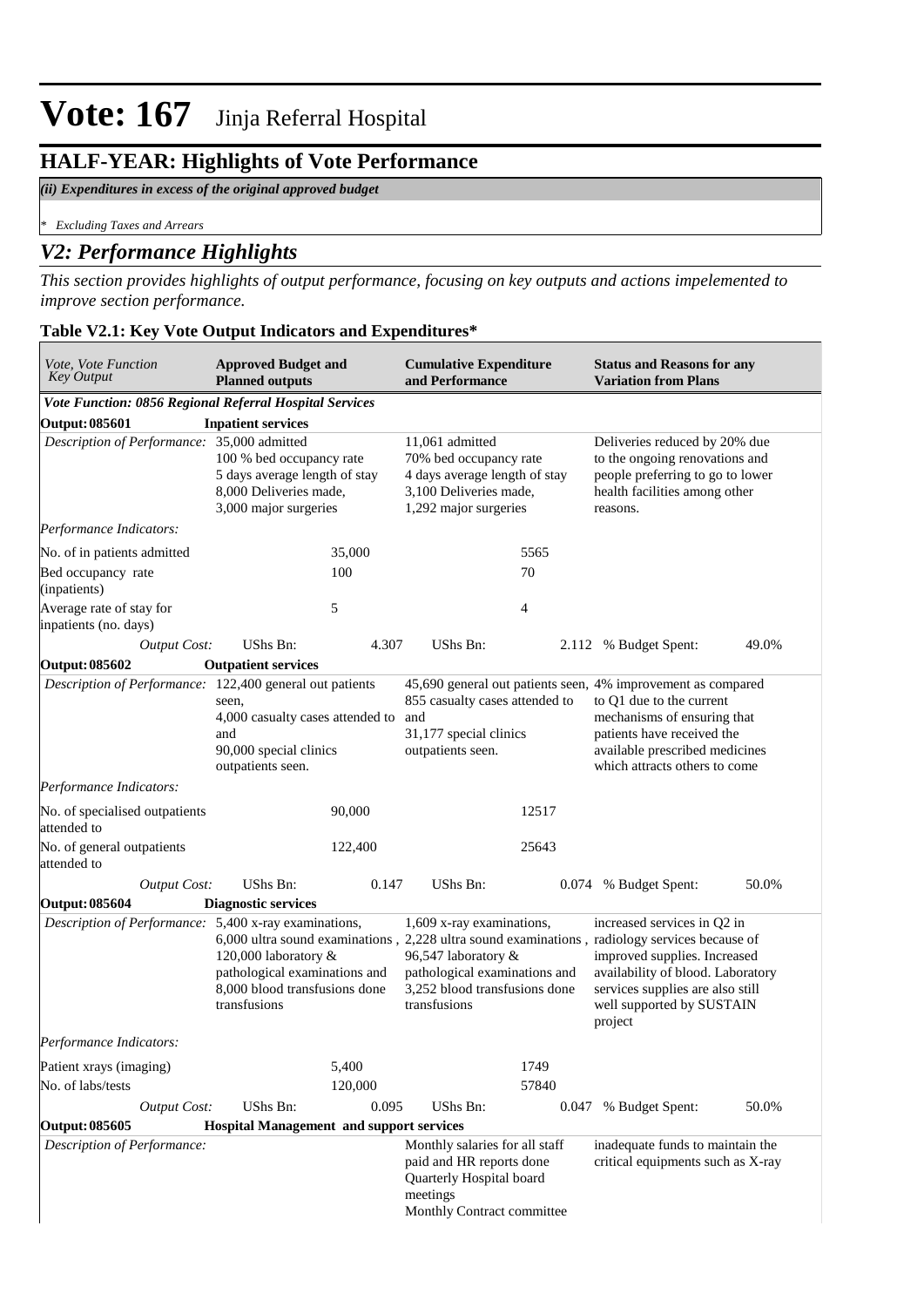## **HALF-YEAR: Highlights of Vote Performance**

| Vote, Vote Function<br><b>Key Output</b>                                                                 | <b>Approved Budget and</b><br><b>Planned outputs</b>                                                                                                                                                                                                                                | <b>Cumulative Expenditure</b><br>and Performance                                                                                                                                                                                                                                                                                                                                                                                                                                                                                                                                                                                                         | <b>Status and Reasons for any</b><br><b>Variation from Plans</b>                                                                                                                                                                                                                                           |  |  |
|----------------------------------------------------------------------------------------------------------|-------------------------------------------------------------------------------------------------------------------------------------------------------------------------------------------------------------------------------------------------------------------------------------|----------------------------------------------------------------------------------------------------------------------------------------------------------------------------------------------------------------------------------------------------------------------------------------------------------------------------------------------------------------------------------------------------------------------------------------------------------------------------------------------------------------------------------------------------------------------------------------------------------------------------------------------------------|------------------------------------------------------------------------------------------------------------------------------------------------------------------------------------------------------------------------------------------------------------------------------------------------------------|--|--|
|                                                                                                          |                                                                                                                                                                                                                                                                                     | meetings<br>Monthly Departmental meetings<br>held<br>Monthly Top management<br>meetings held<br>Quarterly Hospital support<br>supervision undertaken<br>Quarterly work plans prepared<br>Quarterly progressive reports<br>submitted<br>Quarterly accounts and<br>procurement and disposal<br>reports prepared<br>Vehicles serviced and repaired<br>Patient referrals out effected<br>assisted<br>Patients fed<br>Equipment maintained<br>Quarterly report on water<br>consumed in cubic meters<br>Quarterly report on Electricity<br>consumed in KWH<br>Daily linen cleaned<br>Daily compounds & buildings<br>cleaned<br>Daily security services ensured |                                                                                                                                                                                                                                                                                                            |  |  |
| <b>Output Cost:</b>                                                                                      | UShs Bn:<br>0.263                                                                                                                                                                                                                                                                   | UShs Bn:                                                                                                                                                                                                                                                                                                                                                                                                                                                                                                                                                                                                                                                 | 49.3%<br>0.130 % Budget Spent:                                                                                                                                                                                                                                                                             |  |  |
| Output: 085606<br>Description of Performance: 14,400 static immunizations,                               | <b>Prevention and rehabilitation services</b><br>and 600 outreach<br>immunisations. 8,000 family<br>planning contacts, 15,200<br>antenatal attendances<br>6,000 prevention of mother to<br>child transmission of HIV 8,000 4,793 physiotherapy cases<br>physiotherapy cases handled | 10,442 static immunizations,<br>0 outreach immunizations.<br>1641 family planning contacts,<br>6,629 antenatal attendances<br>2,871 prevention of mother to<br>child transmission of HIV<br>handled                                                                                                                                                                                                                                                                                                                                                                                                                                                      | immunization services increased<br>attributed to child days<br>conducted in October and<br>community mobilization<br>sensitizations. The outreaches<br>were therefore not conducted<br>since the clients came to the<br>hospital. General improvement<br>of services and performance<br>within the targets |  |  |
| Performance Indicators:                                                                                  |                                                                                                                                                                                                                                                                                     |                                                                                                                                                                                                                                                                                                                                                                                                                                                                                                                                                                                                                                                          |                                                                                                                                                                                                                                                                                                            |  |  |
| No. of people receiving<br>family planning services<br>No. of people immunised<br>No. of antenatal cases | 8,000<br>14,400<br>15,200                                                                                                                                                                                                                                                           | 740<br>2664<br>4573                                                                                                                                                                                                                                                                                                                                                                                                                                                                                                                                                                                                                                      |                                                                                                                                                                                                                                                                                                            |  |  |
| <b>Output Cost:</b>                                                                                      | UShs Bn:<br>0.027                                                                                                                                                                                                                                                                   | UShs Bn:                                                                                                                                                                                                                                                                                                                                                                                                                                                                                                                                                                                                                                                 | 50.0%<br>0.013 % Budget Spent:                                                                                                                                                                                                                                                                             |  |  |
| Output: 085677<br>Description of Performance:                                                            | <b>Purchase of Specialised Machinery &amp; Equipment</b>                                                                                                                                                                                                                            | The Purchase of medical<br>equipments for the Private wing equipments for the Private wing<br>and general Hospital were<br>delivered                                                                                                                                                                                                                                                                                                                                                                                                                                                                                                                     | The Purchase of medical<br>and general Hospital were<br>delivered                                                                                                                                                                                                                                          |  |  |
| <b>Output Cost:</b>                                                                                      | UShs Bn:<br>0.043                                                                                                                                                                                                                                                                   | UShs Bn:                                                                                                                                                                                                                                                                                                                                                                                                                                                                                                                                                                                                                                                 | 0.031 % Budget Spent:<br>72.7%                                                                                                                                                                                                                                                                             |  |  |
| Output: 085680                                                                                           | <b>Hospital Construction/rehabilitation</b>                                                                                                                                                                                                                                         |                                                                                                                                                                                                                                                                                                                                                                                                                                                                                                                                                                                                                                                          |                                                                                                                                                                                                                                                                                                            |  |  |
| Description of Performance: Renovation of a building to<br>Performance Indicators:                       | house hospital medical records<br>undertaken (HMIS)                                                                                                                                                                                                                                 | Consultancy services and<br>procurement procedures for<br>renovation of the building to<br>house medical records is<br>completed.                                                                                                                                                                                                                                                                                                                                                                                                                                                                                                                        | procurement procedures is<br>completed.                                                                                                                                                                                                                                                                    |  |  |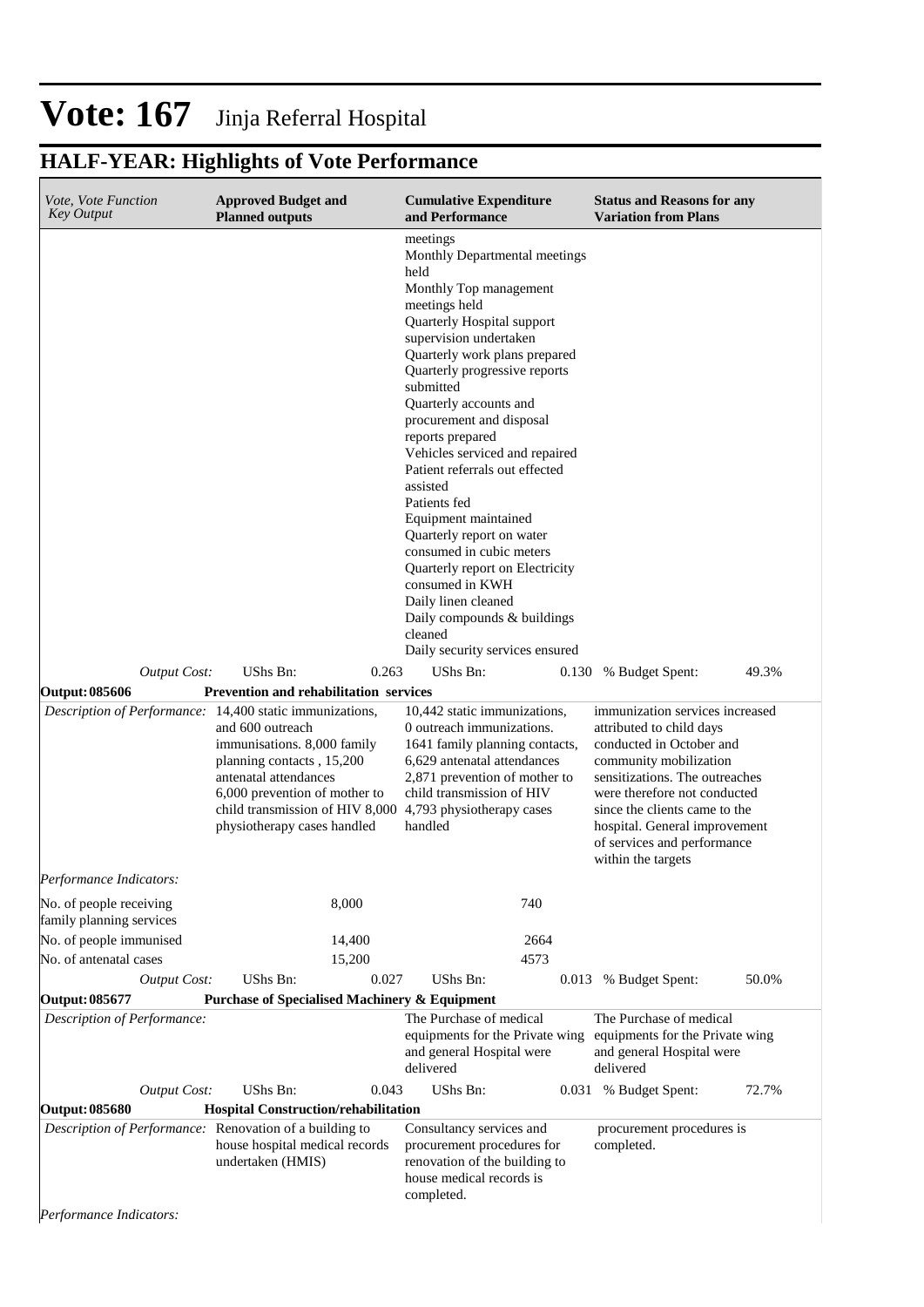## **HALF-YEAR: Highlights of Vote Performance**

| Vote, Vote Function<br><b>Key Output</b>                                       | <b>Approved Budget and</b><br><b>Planned outputs</b> |                  | <b>Cumulative Expenditure</b><br>and Performance                                                                                                     |                  | <b>Status and Reasons for any</b><br><b>Variation from Plans</b>                                                                                           |                |
|--------------------------------------------------------------------------------|------------------------------------------------------|------------------|------------------------------------------------------------------------------------------------------------------------------------------------------|------------------|------------------------------------------------------------------------------------------------------------------------------------------------------------|----------------|
| No.                                                                            |                                                      | $\boldsymbol{0}$ |                                                                                                                                                      | $\boldsymbol{0}$ |                                                                                                                                                            |                |
| reconstructed/rehabilitated<br>general wards                                   |                                                      |                  |                                                                                                                                                      |                  |                                                                                                                                                            |                |
| No. of hospitals benefiting<br>from the rennovation of<br>existing facilities. |                                                      | 1                |                                                                                                                                                      | 1                |                                                                                                                                                            |                |
| <b>Output Cost:</b>                                                            | UShs Bn:                                             | 0.040            | UShs Bn:                                                                                                                                             |                  | 0.012 % Budget Spent:                                                                                                                                      | 30.0%          |
| Output: 085681                                                                 | <b>Staff houses construction and rehabilitation</b>  |                  |                                                                                                                                                      |                  |                                                                                                                                                            |                |
| Description of Performance: Completion of renovation of                        | interns residence.                                   |                  | Interns residence renovation<br>continued and work completed.<br>Interns are occupying it and its<br>now on defects liability period                 |                  | - No major variations. The<br>building is under defects<br>liability period                                                                                |                |
| Performance Indicators:                                                        |                                                      |                  |                                                                                                                                                      |                  |                                                                                                                                                            |                |
| No. of staff houses<br>constructed/rehabilitated                               |                                                      | 1                |                                                                                                                                                      | $\mathbf{1}$     |                                                                                                                                                            |                |
| <b>Output Cost:</b>                                                            | UShs Bn:                                             | 0.173            | UShs Bn:                                                                                                                                             |                  | 0.173 % Budget Spent:                                                                                                                                      | 100.0%         |
| Output: 085682                                                                 | Maternity ward construction and rehabilitation       |                  |                                                                                                                                                      |                  |                                                                                                                                                            |                |
| Description of Performance: Completion of renovation of                        | Maternity ward                                       |                  | Maternity ward Renovation is<br>continuing and first half was<br>handed over to the hospital for<br>use. The second phase is at 80%<br>to complete   |                  | -Part of the building was handed<br>over to hospital for use and the<br>other half is at 85% completion<br>however the variations are not<br>yet addressed |                |
| Performance Indicators:                                                        |                                                      |                  |                                                                                                                                                      |                  |                                                                                                                                                            |                |
| No. of maternity wards<br>rehabilitated                                        |                                                      | 1                |                                                                                                                                                      | 1                |                                                                                                                                                            |                |
| No. of maternity wards<br>constructed                                          |                                                      | $\overline{0}$   |                                                                                                                                                      | $\theta$         |                                                                                                                                                            |                |
| Output Cost:                                                                   | UShs Bn:                                             | 0.314            | UShs Bn:                                                                                                                                             |                  | 0.255 % Budget Spent:                                                                                                                                      | 81.4%          |
| Output: 085683                                                                 | OPD and other ward construction and rehabilitation   |                  |                                                                                                                                                      |                  |                                                                                                                                                            |                |
| Description of Performance: Completion of renovation of                        | childrens ward                                       |                  | Children's ward Renovation is<br>continuing and first half was<br>handed over to the hospital for<br>use. The second phase is at 80%<br>to complete. |                  | - Part of the building was<br>handed over to hospital for use<br>and the other half is at<br>85% completion. However<br>variations are not yet addressed   |                |
| Performance Indicators:                                                        |                                                      |                  |                                                                                                                                                      |                  |                                                                                                                                                            |                |
| No. of other wards<br>rehabilitated                                            |                                                      | $\mathbf{1}$     |                                                                                                                                                      | 1                |                                                                                                                                                            |                |
| No. of other wards<br>constructed                                              |                                                      | $\boldsymbol{0}$ |                                                                                                                                                      | $\boldsymbol{0}$ |                                                                                                                                                            |                |
| No. of OPD wards<br>rehabilitated                                              |                                                      | $\boldsymbol{0}$ |                                                                                                                                                      | $\boldsymbol{0}$ |                                                                                                                                                            |                |
| No. of OPD wards                                                               |                                                      | $\boldsymbol{0}$ |                                                                                                                                                      | $\boldsymbol{0}$ |                                                                                                                                                            |                |
| constructed                                                                    |                                                      |                  |                                                                                                                                                      |                  |                                                                                                                                                            |                |
| <b>Output Cost:</b>                                                            | <b>UShs Bn:</b>                                      | 0.430            | UShs Bn:                                                                                                                                             |                  | 0.194 % Budget Spent:                                                                                                                                      | 45.2%          |
| <b>Vote Function Cost</b><br><b>Cost of Vote Services:</b>                     | <b>UShs Bn:</b><br>UShs Bn:                          |                  | 5.864 UShs Bn:<br>5.864 UShs Bn:                                                                                                                     |                  | 3.057 % Budget Spent:<br>3.057 % Budget Spent:                                                                                                             | 52.1%<br>52.1% |

*\* Excluding Taxes and Arrears*

Clients are giving more preference to coming to health facilities for immunization as seen in the hospital mobilization which resulted in turn up for immunization.

For report compilations, the hospital needs more records personnel and accounts and improved I.T system.

#### **Table V2.2: Implementing Actions to Improve Vote Performance**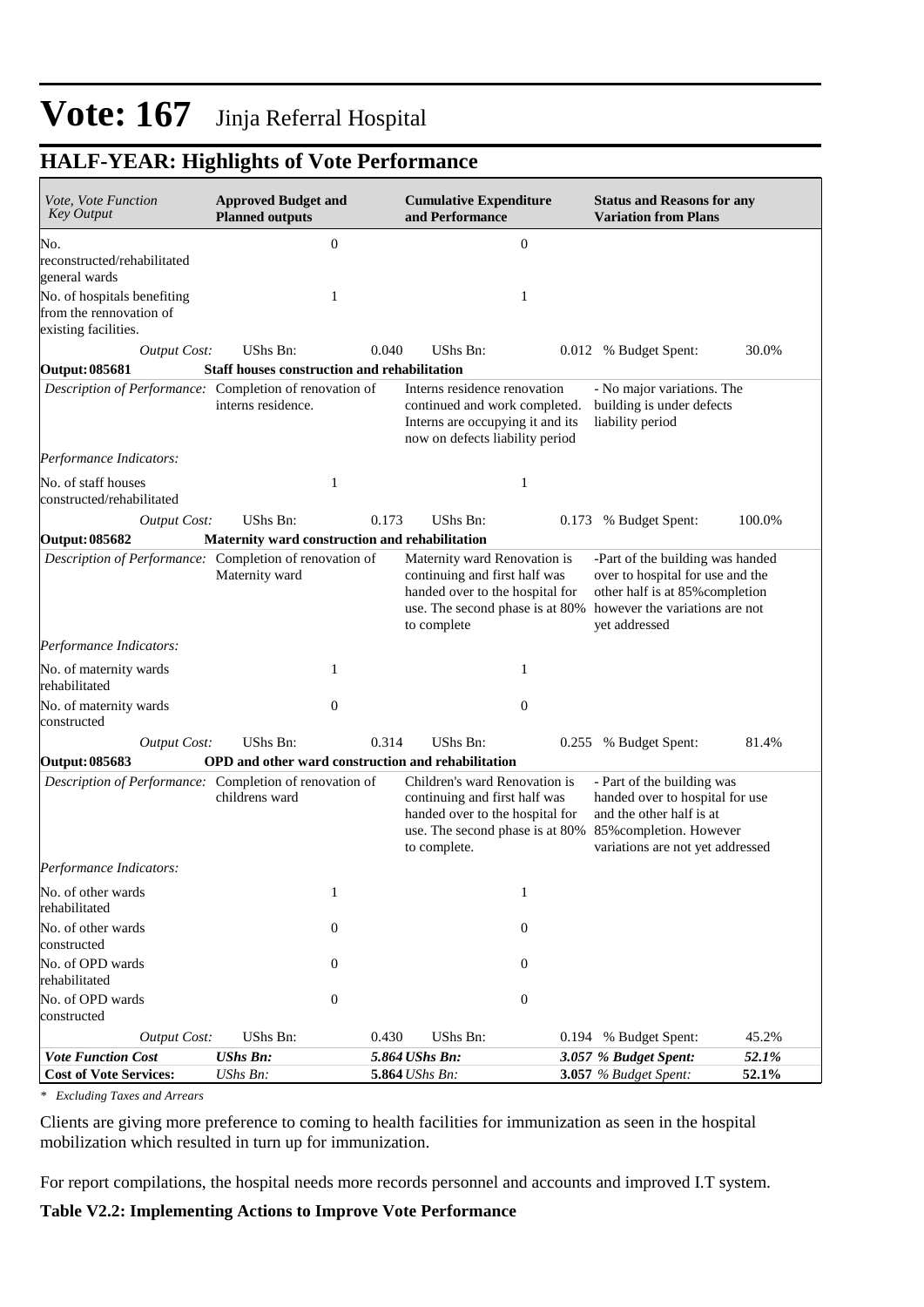### **HALF-YEAR: Highlights of Vote Performance**

| <b>Planned Actions:</b>                                                                       | <b>Actual Actions:</b>                                             | <b>Reasons for Variation</b>                            |
|-----------------------------------------------------------------------------------------------|--------------------------------------------------------------------|---------------------------------------------------------|
| Vote: 167 Jinja Referral Hospital                                                             |                                                                    |                                                         |
| Vote Function: 08 56 Regional Referral Hospital Services                                      |                                                                    |                                                         |
| renovate residence for the senior<br>consultants on call.                                     | work not done                                                      | lack of funding for the need                            |
| Vote: 167 Jinja Referral Hospital                                                             |                                                                    |                                                         |
| Vote Function: 08 56 Regional Referral Hospital Services                                      |                                                                    |                                                         |
| Continue to declare vacant positions to<br>MOH and MOPS for filling                           | vacancies were declared and staff were<br>deployed to the hospital | still waiting for the existing gaps to be<br>fillled    |
| Vote: 167 Jinja Referral Hospital                                                             |                                                                    |                                                         |
| Vote Function: 08 56 Regional Referral Hospital Services                                      |                                                                    |                                                         |
| Request central workshop to come to Jinja No work was done<br>Hospital to maintain equipment. |                                                                    | still waiting for response from the central<br>workshop |

### *V3: Details of Releases and Expenditure*

*This section provides a comprehensive summary of the outputs delivered by the Vote and further details of Vote expenditures by Vote Function and Expenditure Item.*

#### **Table V3.1: GoU Releases and Expenditure by Output\***

| Billion Uganda Shillings                                  | Approved      | <b>Released</b> | <b>Spent</b> | $\%$ GoU      | $%$ GoU       | $%$ GoU      |
|-----------------------------------------------------------|---------------|-----------------|--------------|---------------|---------------|--------------|
|                                                           | <b>Budget</b> |                 |              | <b>Budget</b> | <b>Budget</b> | Releases     |
|                                                           |               |                 |              | Released      | <i>Spent</i>  | <i>Spent</i> |
| VF:0856 Regional Referral Hospital Services               | 5.57          | 3.24            | 2.95         | 58.1%         | 53.0%         | 91.2%        |
| Class: Outputs Provided                                   | 4.57          | 2.29            | 2.29         | 50.0%         | 50.0%         | $100.0\%$    |
| 085601 Inpatient services                                 | 4.02          | 2.01            | 2.01         | 50.0%         | 50.0%         | 100.0%       |
| 085602 Outpatient services                                | 0.15          | 0.07            | 0.07         | 50.0%         | 50.0%         | $100.0\%$    |
| 085604 Diagnostic services                                | 0.09          | 0.05            | 0.05         | 50.0%         | 50.0%         | $100.0\%$    |
| 085605 Hospital Management and support services           | 0.26          | 0.13            | 0.13         | 50.0%         | 50.0%         | 100.0%       |
| 085606 Prevention and rehabilitation services             | 0.03          | 0.01            | 0.01         | 50.0%         | 50.0%         | $100.0\%$    |
| 085607 Immunisation Services                              | 0.03          | 0.01            | 0.01         | 50.0%         | 50.0%         | $100.0\%$    |
| Class: Capital Purchases                                  | 1.00          | 0.95            | 0.67         | 95.0%         | 66.6%         | 70.1%        |
| 085677 Purchase of Specialised Machinery & Equipment      | 0.04          | 0.04            | 0.03         | $100.0\%$     | 72.7%         | 72.7%        |
| 085680 Hospital Construction/rehabilitation               | 0.04          | 0.04            | 0.01         | $100.0\%$     | 30.0%         | 30.0%        |
| 085681 Staff houses construction and rehabilitation       | 0.17          | 0.17            | 0.17         | $100.0\%$     | $100.0\%$     | 100.0%       |
| 085682 Maternity ward construction and rehabilitation     | 0.31          | 0.31            | 0.26         | $100.0\%$     | 81.4%         | 81.4%        |
| 085683 OPD and other ward construction and rehabilitation | 0.43          | 0.38            | 0.19         | 88.4%         | 45.2%         | 51.1%        |
| <b>Total For Vote</b>                                     | 5.57          | 3.24            | 2.95         | 58.1%         | 53.0%         | 91.2%        |

*\* Excluding Taxes and Arrears*

### **Table V3.2: 2014/15 GoU Expenditure by Item**

| <b>Billion Uganda Shillings</b>                          | <b>Approved</b><br><b>Budget</b> | <b>Releases</b> | Expend-<br>iture | % Budged<br><b>Released</b> | % Budget<br><b>Spent</b> | %Releases<br><b>Spent</b> |
|----------------------------------------------------------|----------------------------------|-----------------|------------------|-----------------------------|--------------------------|---------------------------|
| <b>Output Class: Outputs Provided</b>                    | 4.57                             | 2.29            | 2.29             | 50.0%                       | 50.0%                    | $100.0\%$                 |
| 211101 General Staff Salaries                            | 3.62                             | 1.81            | <b>1.81</b>      | 50.0%                       | 50.0%                    | 100.0%                    |
| 211103 Allowances                                        | 0.00                             | 0.00            | 0.00             | 50.0%                       | 50.0%                    | 100.0%                    |
| 213001 Medical expenses (To employees)                   | 0.00                             | 0.00            | 0.00             | 50.0%                       | 50.0%                    | 100.0%                    |
| 213002 Incapacity, death benefits and funeral expenses   | 0.00                             | 0.00            | 0.00             | 50.0%                       | 50.0%                    | 100.0%                    |
| 221001 Advertising and Public Relations                  | 0.00                             | 0.00            | 0.00             | 50.0%                       | 50.0%                    | 100.0%                    |
| 221002 Workshops and Seminars                            | 0.01                             | 0.00            | 0.00             | 50.0%                       | 50.0%                    | 100.0%                    |
| 221003 Staff Training                                    | 0.01                             | 0.00            | 0.00             | 50.0%                       | 50.0%                    | 100.0%                    |
| 221005 Hire of Venue (chairs, projector, etc)            | 0.00                             | 0.00            | 0.00             | 50.0%                       | 50.0%                    | 100.0%                    |
| 221007 Books, Periodicals & Newspapers                   | 0.01                             | 0.01            | 0.01             | 50.0%                       | 50.0%                    | 100.0%                    |
| 221008 Computer supplies and Information Technology (IT) | 0.00                             | 0.00            | 0.00             | 50.0%                       | 50.0%                    | 100.0%                    |
| 221009 Welfare and Entertainment                         | 0.00                             | 0.00            | 0.00             | 50.0%                       | 50.0%                    | 100.0%                    |
| 221010 Special Meals and Drinks                          | 0.04                             | 0.02            | 0.02             | 50.0%                       | 50.0%                    | 100.0%                    |